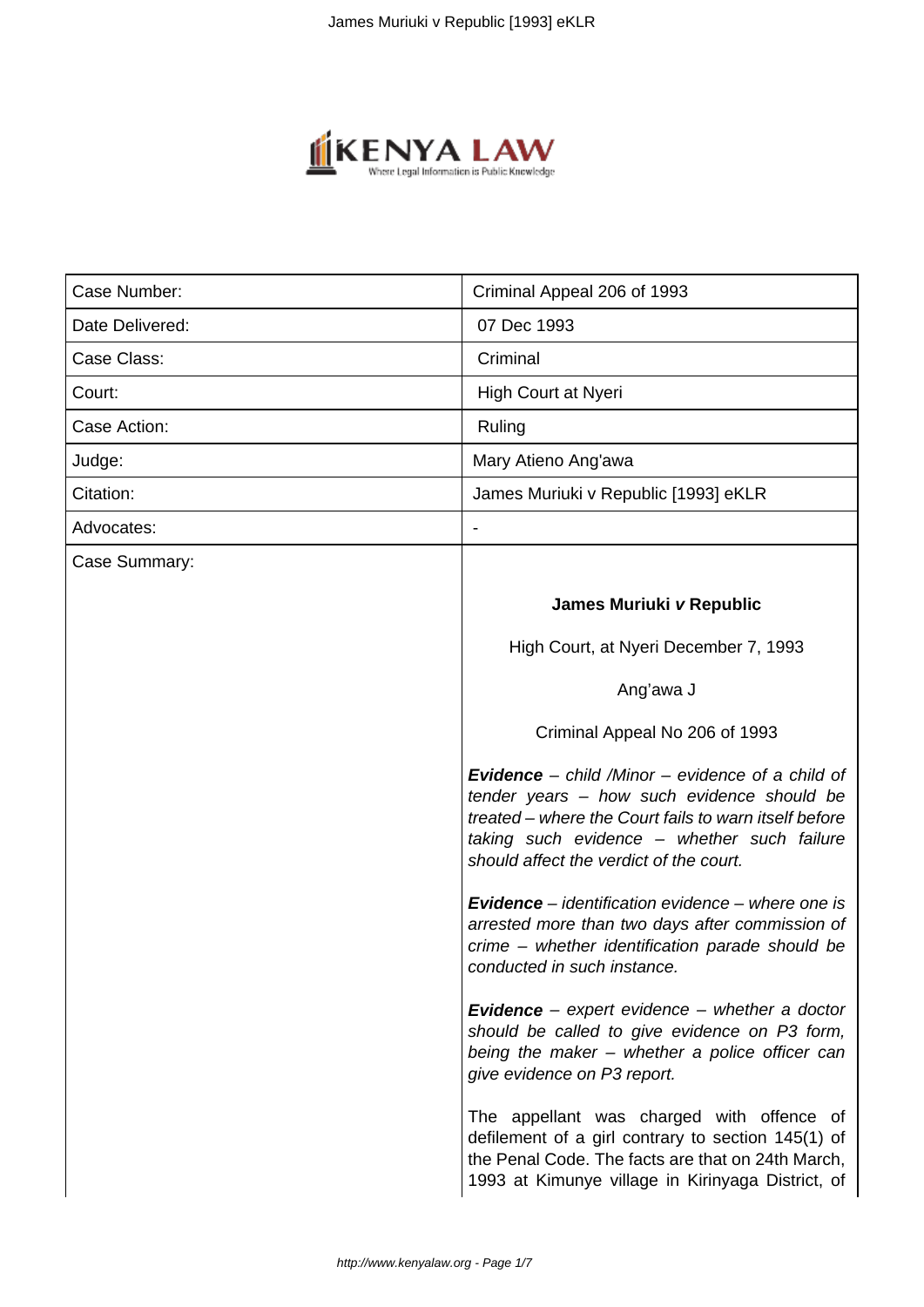Central Province, had carnal knowledge of R N, [particulars of her full name with a girl under the age of 14 years.

Only 4 witnesses gave the evidence. PW2, the mother of complainant and PW3 the hair dresser were both not present when the offence was committed. PW4, the arresting officer who arrested accused upon identification of accused being pointed out more than 2 days after commission of the alleged crime. He later produced P3 form filled by the doctor.

The trial magistrate asked the complainant the meaning of telling the truth and proceeded to record that the child understands without further warning herself before admitting evidence of a minor.

The defence's contention was that the presiding magistrate failed to warn herself before admitting the evidence of the child of tender years, therefore the conviction should be quashed.

# **Held:**

PW2, the mother of the child and PW3, a hair dresser, were both not present when the offence was committed.

2. The trial magistrate did not warn herself in admitting the evidence of a minor. The golden words being "this Court warns itself of admitting the evidence of the minor".

3. Where corroboration is necessary and the trial court has neither directed itself to the need nor has in fact looked for corroboration, the appellate court will not itself consider whether corroboration existed, unless circumstances are such that it is quite clear that there had been no failure of justice.

4. PW4 the arresting officer arrested the accused 2 days after the alleged incident. It was important that identification parade be held but it was not.

5. It was imperative that the makers of P3 form be called to give evidence on their report since a police officer is unsuitable to answer medical questions if raised.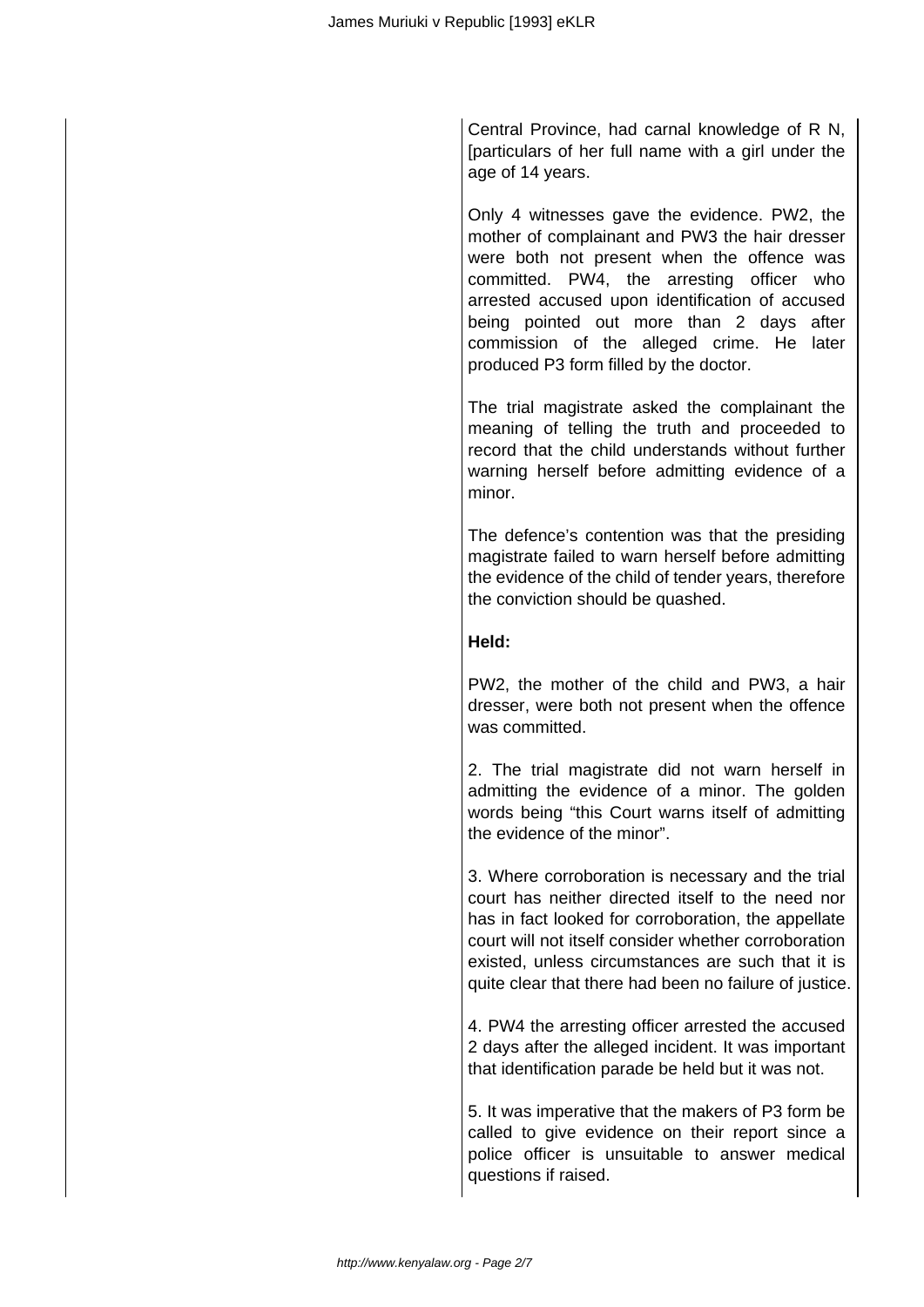| 7. It was clear from the evidence that PW2, the                                                                                         |  |
|-----------------------------------------------------------------------------------------------------------------------------------------|--|
| of the complainant, washed the<br>mother<br>complainant. This therefore meant that the vital<br>evidence was destroyed.                 |  |
| 8. There was a claim by the accused that he was<br>insane, and if this was correct, then he was<br>entitled to plead it at his defence. |  |
| Appeal allowed.                                                                                                                         |  |
| <b>Cases</b>                                                                                                                            |  |
| 1. Maganga Msigara v Republic [1965] EA 471                                                                                             |  |
| 2. Maina v Republic [1970] EA 370                                                                                                       |  |
| 3. Thuo v Republic [1988] KLR 763                                                                                                       |  |
| <b>Statutes</b>                                                                                                                         |  |
| 1. Penal Code (cap 63) section 145(1)                                                                                                   |  |
| 2. Evidence Act (cap 80) section 77                                                                                                     |  |
| 3. Criminal Procedure Code (cap 75)                                                                                                     |  |
| <b>Court Division:</b><br>Criminal                                                                                                      |  |
| <b>History Magistrates:</b>                                                                                                             |  |
| Nyeri<br>County:                                                                                                                        |  |
| Docket Number:                                                                                                                          |  |
| <b>History Docket Number:</b>                                                                                                           |  |
| Case Outcome:<br>Appeal allowed                                                                                                         |  |
| <b>History County:</b>                                                                                                                  |  |
| <b>Representation By Advocates:</b>                                                                                                     |  |
| Advocates For:<br>۰                                                                                                                     |  |
| <b>Advocates Against:</b>                                                                                                               |  |
| Sum Awarded:                                                                                                                            |  |

 The information contained in the above segment is not part of the judicial opinion delivered by the Court. The metadata has been prepared by Kenya Law as a guide in understanding the subject of the judicial opinion. Kenya Law makes no warranties as to the comprehensiveness or accuracy of the

I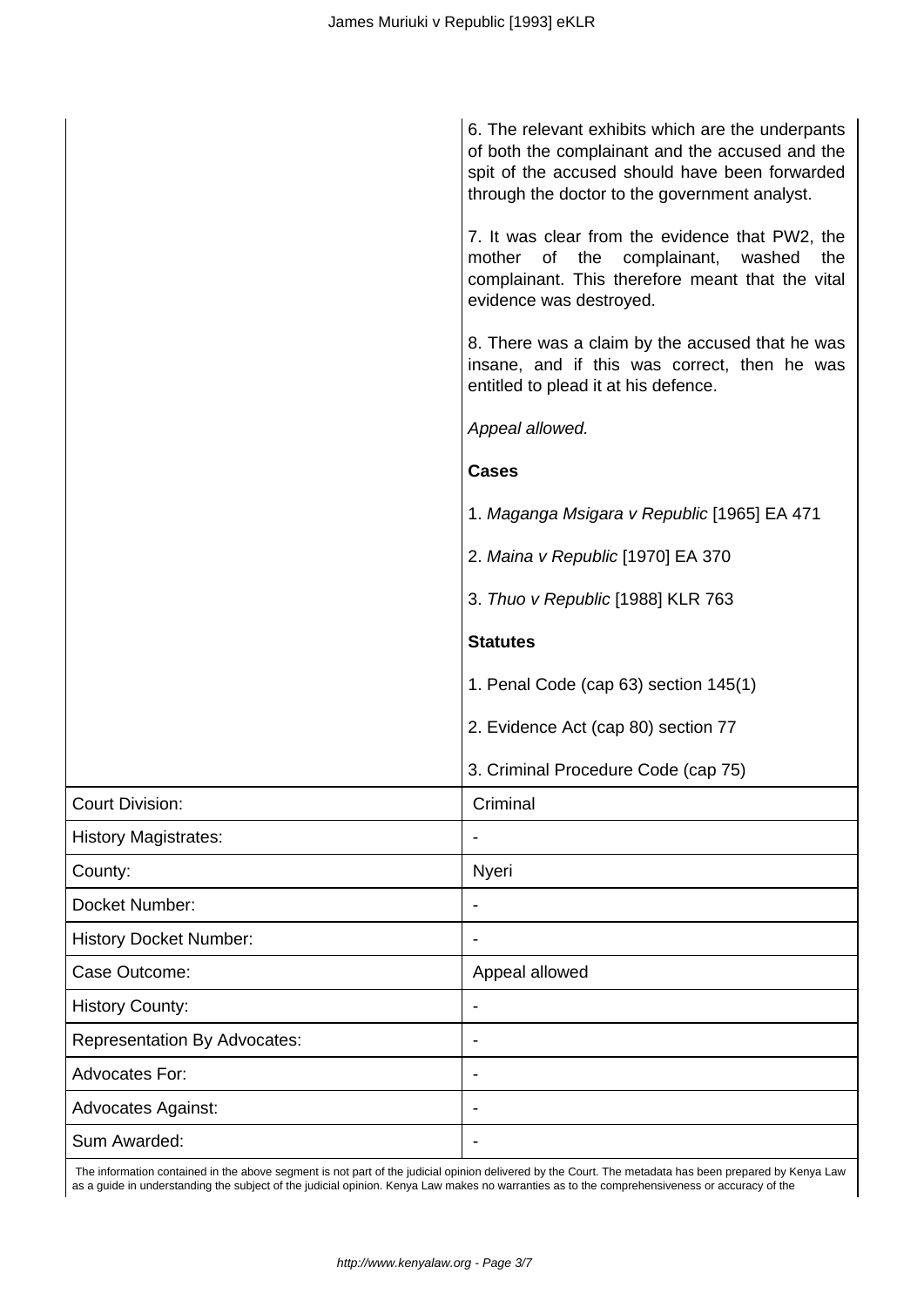information.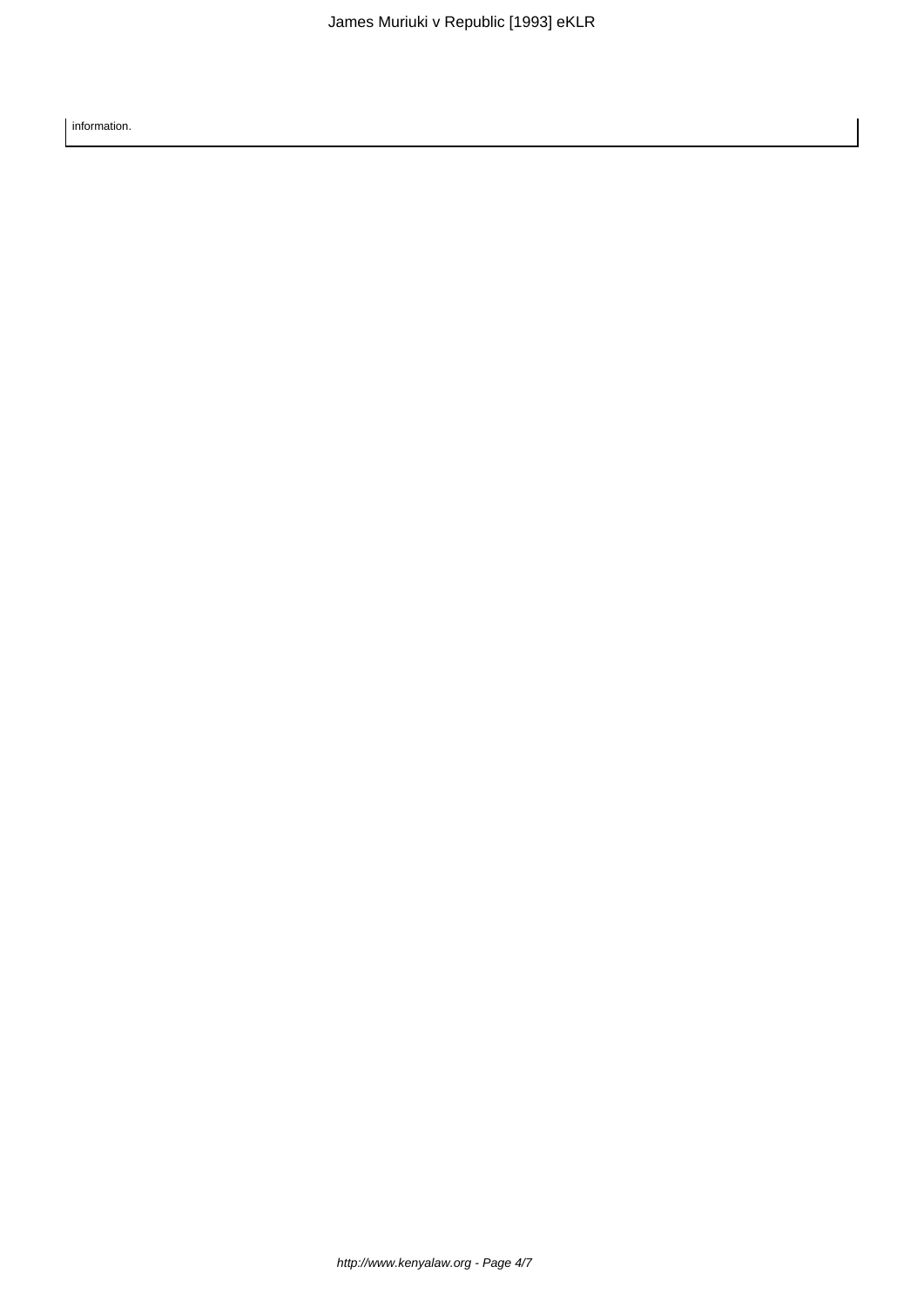# **REPUBLIC OF KENYA**

# **IN THE HIGH COURT AT NYERI**

## **CRIMINAL APPEAL NO 206 OF 1993**

**JAMES MURIUKI……………….…...……APPELLANT**

## **VERSUS**

**REPUBLIC………………...…………….RESPONDENT**

#### **RULING**

This Court allowed the appeal against conviction. The same was quashed and the sentence set aside. The accused/appellant is set at liberty.

The reasons for that decision is as herein stated is as follows. The appellant was charged with the offence of defilement of a girl contrary to section 145 (1) of the Penal Code.

Namely that on the 24th day of March 1993 at Kimunye village Kirinyaga district of the central province had carnal knowledge of R N a girl under the age of fourteen years. The main contention by the advocate for the appellant is the aspect that the trial magistrate failed to warn herself of admitting the evidence of a minor. Looking at the proceedings only four witnesses gave evidence. PW2 the mother of the child whom the complainant went to complain after the incident. PW3 a hair dresser she heard a young girl had been sexually assaulted and went to inquire.

Both these witnesses were not present when the offence was committed PW4 the arresting officer who arrested the accused upon identification of the accused being pointed out. He later produced the P3 form filled by the doctor. The complainant a 7 year old girl gave evidence of how he under pants were torn and had things done to her. She recalls being examined in hospital.

In this case the trial magistrate failed in her duty in not complying with the criminal procedure code in recording the evidence herein.

Looking at PW1's evidence, the trial magistrate examined her extensively as to her capability to give a sworn or unsworn statement and whether she knew what it is to tell the truth. She thereafter proceeded to record "the child understands the duty of speaking the truth and is possessed of sufficient intelligence. Unsworn statement" What she should have done is to go a further step concerning her as the trial magistrate. This was to warn herself as the presiding magistrate in admitting the evidence of a minor. She did not do so. The golden words are "this Court warns itself of admitting the evidence of a minor". This same statement should appear in the body of the judgment namely that though she is convicting she is doing so with caution and knowing that the evidence before Court is uncorroborated. It is due to this failure by the trial magistrate that the counsel for the appellant spent a considerable time arguing his part. She quoted the case of Maganga Msigara versus Republic [1965] EA at page 475 where the Court therein and referring to the case of Muoki Kioni versus Republic (judgment of Spry JA) stated "Where coraborration is necessary and the trial court has neither directed itself tot he need nor has in fact looked for corroboration, this Court will not itself consider whether corroboration existed.... Unless the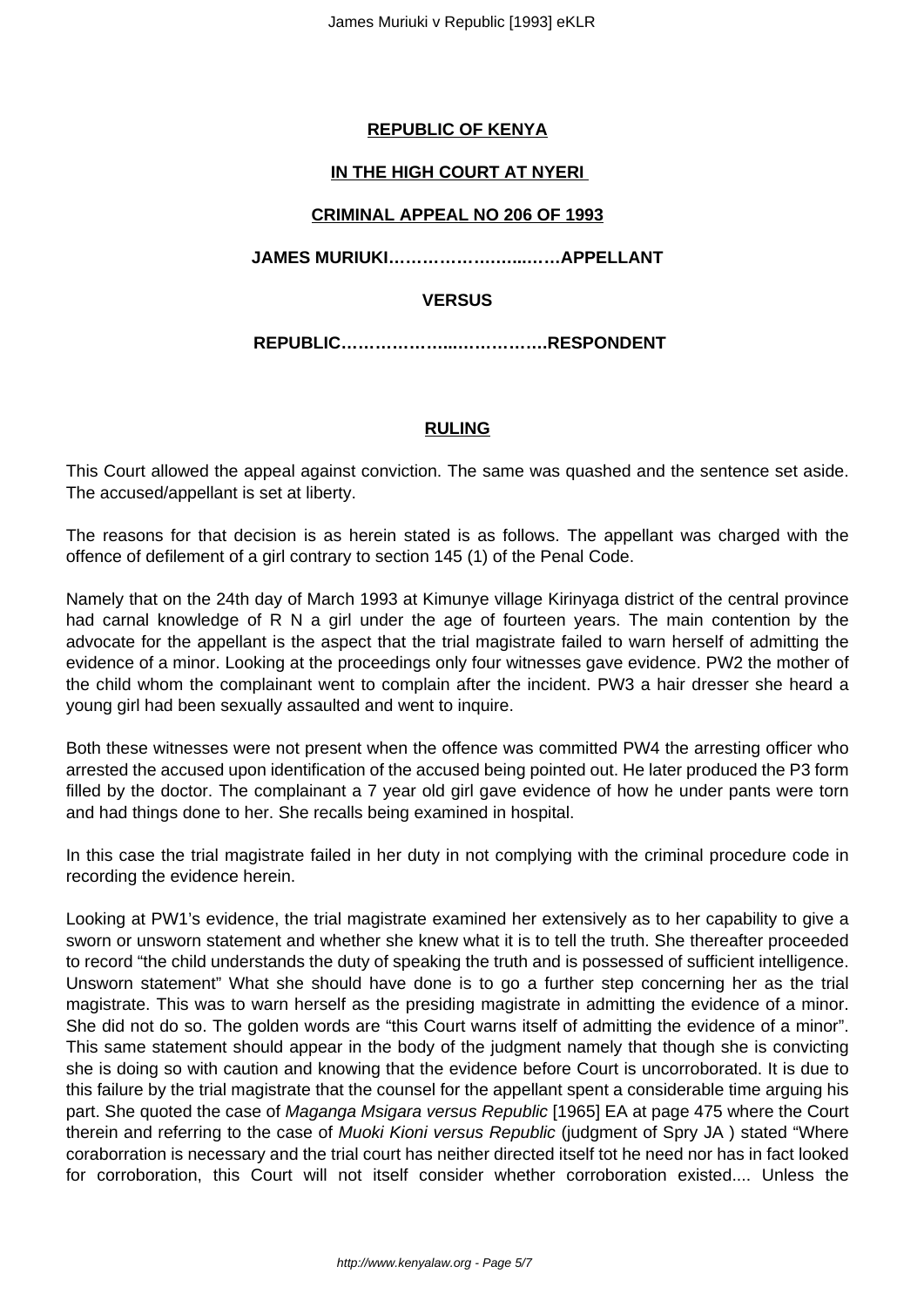circumstances are such that it is quite clear that there has been no failure of justice."

Justice Mwendwa CJ as he then was stated in the case of Maina versus Republic [1970] EA 370 at page 371 ... "it has been said again and again that in cases of alleged sexual offences it is really dangerous to convict on the evidence of the woman or girl alone. It is dangerous because human experience has shown that girls and women do sometimes tell an entirely false story which is very easy to fabricate but extremely difficult to refute. Such stories are fabricated for all sorts of reasons and sometimes for no reaons at all". Although this judge would not agree entirely with the statement made, the point to bring out is that a warning on convicting on evidence of a minor and a single witness which is in this is dangerous to do unless the trial magistrate has warned herself and the aspect of corroboration if lacking will not be a miscarriage of law.

The other aspect is the evidence of PW4 the arresting officer. He arrested the accused but the period from the incident of the arrest of the accused was about 2 days. It was thus important that an identification parade be held. This was not. Even if there was no need for an identification parade it was imperative that the chain of events be recorded presently. This was never done by the trial magistrate. This witness should have described who made a report to him. Whether the report was booked in the occurrence book. Who he then accompanied to go and look for the accused and in whose company was he. Who actually identified the accused to him. The complainant, the mother or neighbour" At what time and place was he identified"

Thereafter was he then taken to the police and placed in the cells" Was there a charge and cautionary statement" All these would have gone along way in assisting in the conviction of this case. Unfortunately this evidence was never extracted by the prosecution.

The other aspect lacking from this very important witness is that of the PW3 form. The maker was not called. The advocate quoted extensively from the case of Patrick Mwai Thuo versus Republic CA at Nairobi Civil Appeal 26 of [1987] in which the appeal was allowed on the grounds that the maker of the P3 form namely the doctor was never called to give evidence. It is noted that section 77 of the Evidence Act has been amended to include doctors report having admitted though the authencity of the signature of the doctor as is in the case of Government Analysis report. There was an amendment to the said section in 1991.

This Court notes that the amendment defeats the cause of justice. The police officer producing the report does not state that he knows the doctors signature. He does not work with him as a fellow doctor and thus cannot produce the said report on behalf of the said doctor. It is thus imperative that makers of the P3 form are called to give evidence on their report. The police officer is further unstable to answer medical questions if raised.

PW4 did not state that he collected exhibits to take to the doctor. The relevant exhibits should be, the underpants of both the complainant and accused, the "spit" of the accused. This should have been forwarded through the doctor to the government analysist. The spit and sperm of the accused should match. There should have been evidence that the tests from the "accused spit" and sperm" are the same as found in the underpants. There is also required a blood sample.

The only thing that seems to occur in this case is that there was signs of defilement on the complainant and on the accused. There is lacking evidence of the very important test. One aspect that is also clear is that PW2 the mother washed the complainant. This meant that vital evidence was destroyed. It must be reminded to all women who have been encountered with a situation where their daughter have been defiled should not wash the child until necessary examination and exhibits collected by the police. The